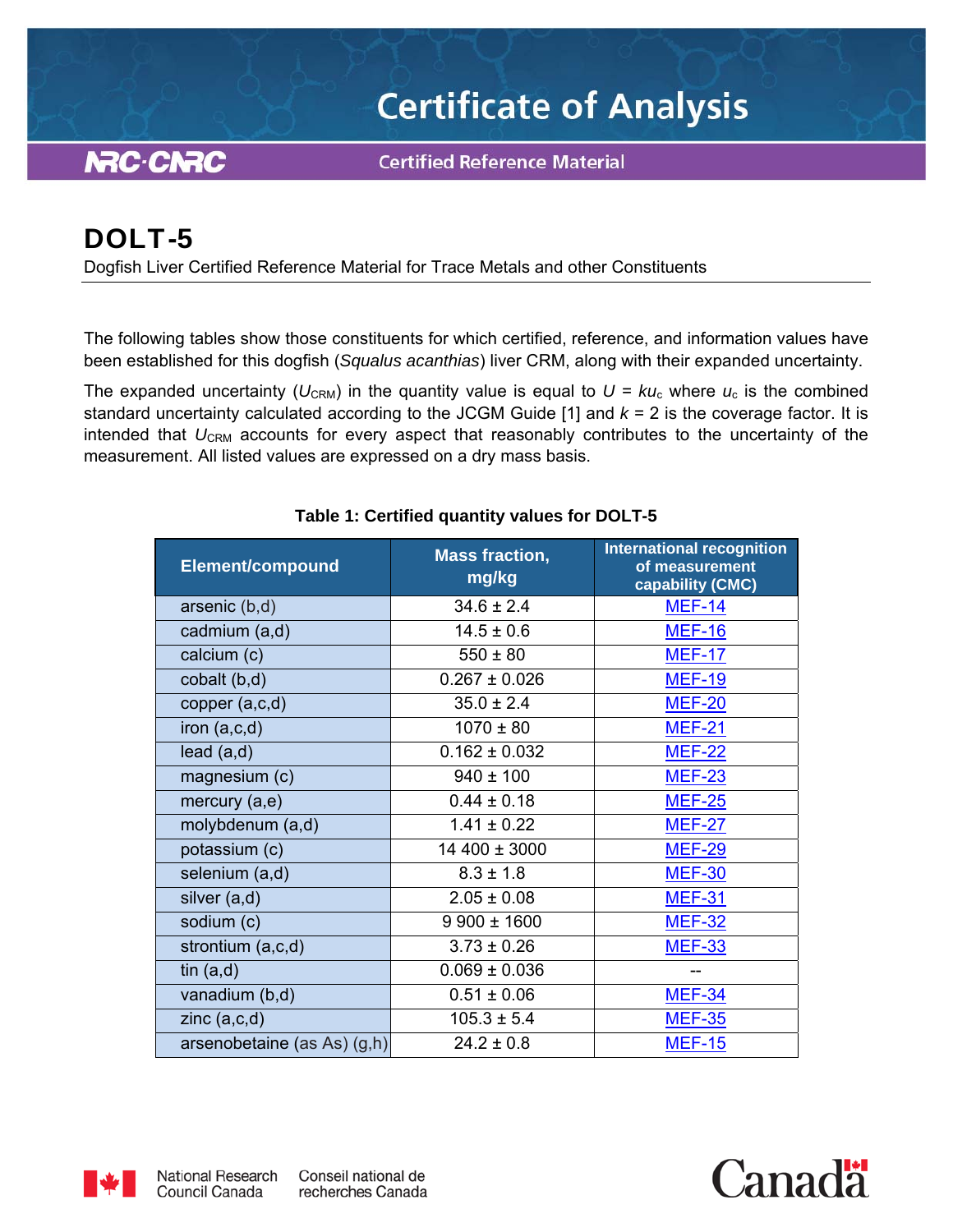| <b>Element/compound</b>   | <b>Mass fraction,</b><br>mg/kg | <b>International recognition</b><br>of measurement<br>capability (CMC) |
|---------------------------|--------------------------------|------------------------------------------------------------------------|
| aluminium (c,d)           | $31.7 \pm 4.2$                 | <b>MEF-13</b>                                                          |
| nickel (a,d)              | $1.71 \pm 0.56$                | <b>MEF-28</b>                                                          |
| chromium (a,d)            | $2.35 \pm 0.58$                | <b>MEF-18</b>                                                          |
| methylmercury (as Hg) (f) | $0.119 \pm 0.058$              | <b>MEF-26</b>                                                          |
| manganese (d)             | $8.91 \pm 0.70$                | <b>MEF-24</b>                                                          |

#### **Table 2: Reference values for DOLT-5**

#### **Table 3: Information values for DOLT-5**

| <b>Element</b> | <b>Mass fraction,</b><br>mg/kg | <b>International recognition</b><br>of measurement<br>capability (CMC) |
|----------------|--------------------------------|------------------------------------------------------------------------|
| antimony (d)   | 0.013                          | --                                                                     |
| phosphorus (d) | 11 500                         | --                                                                     |
| thallium (d)   | 0.013                          | --                                                                     |
| uranium $(d)$  | 0.082                          | --                                                                     |

#### **Coding**

The coding refers to the instrumental method of analyte determination.

- **a** Isotope dilution inductively-coupled plasma mass spectrometry (ID-ICP-MS)
- **b** Standard addition inductively-coupled plasma mass spectrometry (ICP-MS)
- **c** Inductively-coupled plasma atomic emission spectroscopy (ICP-AES)
- **d** Inductively-coupled plasma mass spectrometry (ICP-MS)
- **e** Cold-vapour atomic emission spectroscopy (CV-AAS)
- **f** Isotope dilution gas chromatography ICP-MS (ID-GC-ICP-MS)
- **g** Standard addition liquid chromatography ICP-MS (LC-ICP-MS)
- **h** Isotope dilution liquid chromatography Orbitrap mass spectrometry

#### **International recognition of measurement capability**

The measurement capabilities supporting these results are registered at the Calibration and Measurement Capabilities (CMC) database of the Bureau international des poids et mesures (BIPM) indicating recognition of the measurement certificates by National Metrology Institutes (NMIs) participating in the Mutual Recognition Arrangement (MRA) with the corresponding identifiers. Lists of all registered measurement capabilities in a food matrix can be found in the BIPM database at http://kcdb.bipm.org/AppendixC/QM/CA/QM\_CA\_11.pdf.



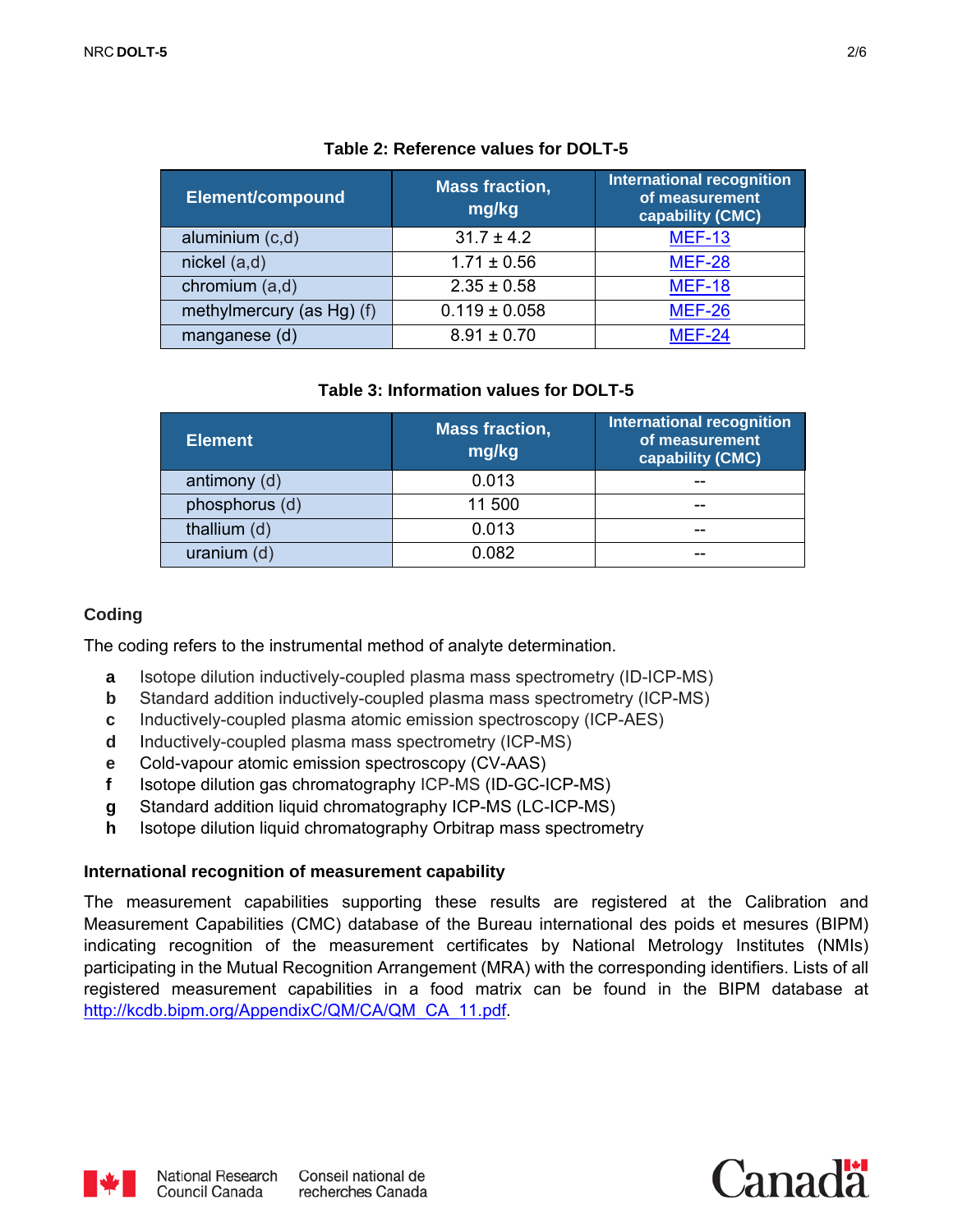## **Certified values**

Certified values are considered to be those for which the National Research Council Canada (NRC) has the highest confidence in accuracy and that all known and suspected sources of bias have been taken into account and are reflected in the stated expanded uncertainties. Certified values are the best estimate of the mean and uncertainty (Table 1).

#### **Reference values**

Reference values are non-certified values for which insufficient data are available to provide a comprehensive estimate of uncertainty to permit their full certification (Table 2).

#### **Information values**

Information values are those for which insufficient data are available to provide any estimate of uncertainty (Table 3).

#### **Intended use**

This reference material is primarily intended for use in the calibration of procedures and the development of methods for the determination of trace and matrix constituents in marine fauna and materials with similar matrices. A minimum sample mass of 250 mg is recommended.

#### **Storage and sampling**

It is recommended that the material be stored in a cool, clean location. Each bottle is packaged in a trilaminate foil pouch which serves as an impermeable barrier to mercury vapour. Under conditions of high ambient levels of mercury vapour, mercury is able to penetrate the plastic cap of the bottle, thereby potentially contaminating the contents. The bottle contents should be well mixed by rotation and shaking prior to use, and tightly closed immediately thereafter. Certified values are based on a minimum 250 mg sub-sample from the bottle.

#### **Instructions for drying**

Although initially free from moisture following the freeze drying, the materials have adsorbed moisture during subsequent operations. They should be dried to a constant mass before use. Drying for several hours at 105 °C is recommended as a relatively simple method to achieve a dry mass for most purposes. The moisture content is estimated at 0.043 g/g.

#### **Preparation of material**

Frozen dogfish liver was sourced and prepared by Guelph Food Technology Center (Guelph, ON, Canada) where the liver was comminuted (50  $\mu$ m), blended, partially defatted at 40 °C, and freeze-dried. The dried dogfish liver meal was then defatted by POS Bio-Sciences (Saskatoon, SK, Canada) using hexane to produce free-flowing powder. The defatted samples were bottled at NRC and radiation sterilized with a minimum dose of 25 kGy by Nordion Gamma Centre of Excellence (Laval, QC, Canada) to minimize any effects from biological activity.

#### **Stability**

The predecessor CRM, DOLT-4, has been periodically analyzed for more than ten years and found to be both physically and chemically stable over this time interval. We expect similar results for DOLT-5. Uncertainty components for long and short term stability were considered negligible and are thus not included in the uncertainty budget.



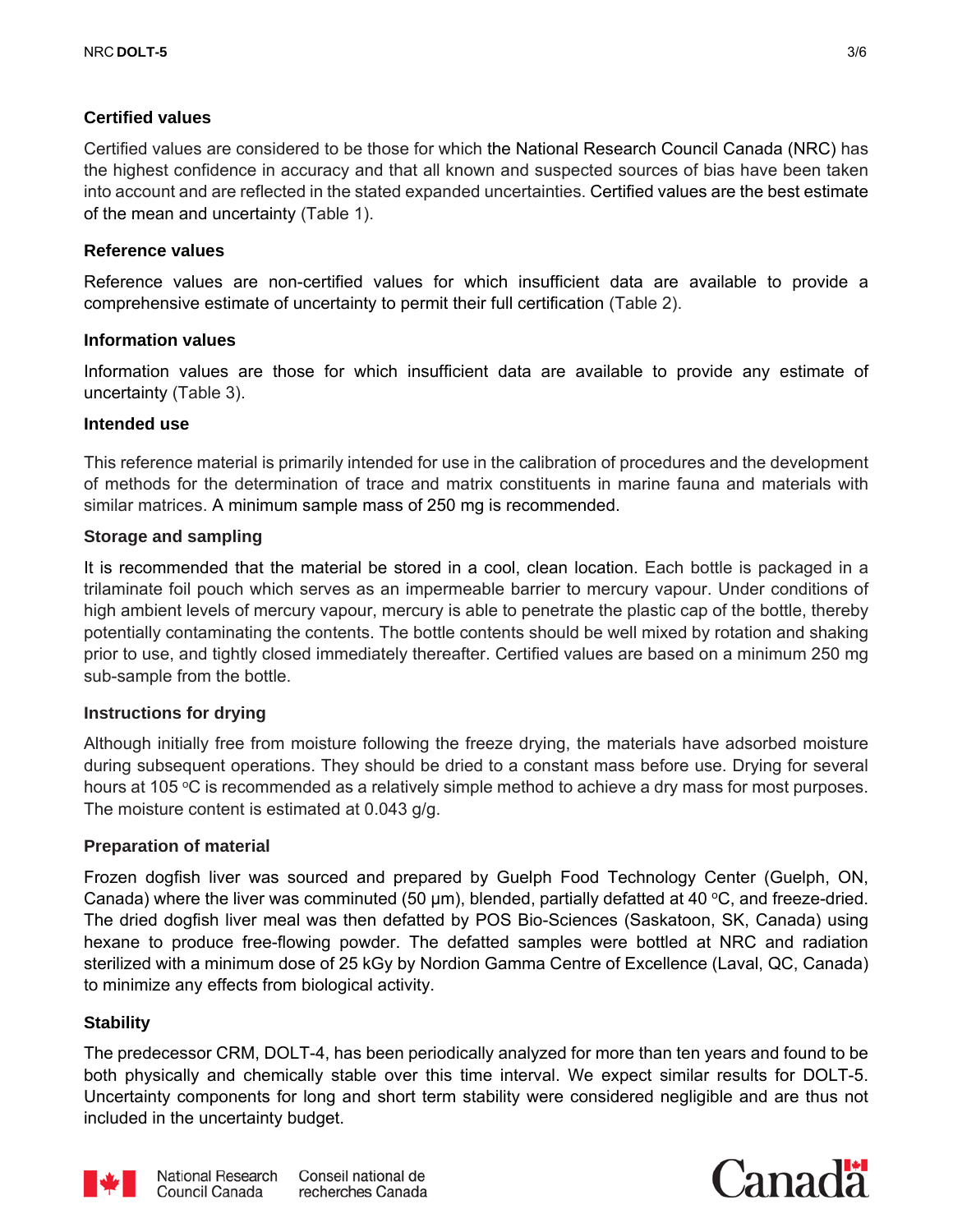# **Homogeneity**

The material was tested for homogeneity at NRC. Results from sub-samples (250 mg) were evaluated using the DerSimonian-Laird random effects model and included in the calculation of the certified values [2].

# **Uncertainty**

Included in the overall combined uncertainty estimate (*u*c) are uncertainties in the batch characterization (*u*char), uncertainties related to possible between-bottle variation (*u*hom), and uncertainties related to inconsistency between the various measurement methods ( $u_{\text{method}}$ ). Expressed as standard uncertainties, these components are listed in Table 4.

| <b>Element/compound</b> | $U_c$<br>mg/kg | Uchar,<br>mg/kg | $U_{\text{hom}}$<br>mg/kg | U <sub>method</sub><br>mg/kg |
|-------------------------|----------------|-----------------|---------------------------|------------------------------|
| arsenic                 | 1.2            | 0.8             | 0.9                       | 0.0                          |
| cadmium                 | 0.3            | 0.2             | 0.2                       | 0.0                          |
| calcium                 | 40             | 30              | 20                        | 0                            |
| cobalt                  | 0.013          | 0.009           | 0.010                     | 0.000                        |
| copper                  | 1.2            | 0.6             | 1.0                       | 0.0                          |
| iron                    | 40             | 20              | 30                        | $\overline{0}$               |
| lead                    | 0.016          | 0.007           | 0.014                     | 0.000                        |
| magnesium               | 50             | 40              | 30                        | 0                            |
| mercury                 | 0.09           | 0.02            | 0.05                      | 0.07                         |
| molybdenum              | 0.11           | 0.11            | 0.03                      | 0.00                         |
| potassium               | 1500           | 1400            | 400                       | 0                            |
| selenium                | 0.9            | 0.3             | 0.8                       | 0.0                          |
| silver                  | 0.04           | 0.03            | 0.03                      | 0.00                         |
| sodium                  | 800            | 700             | 300                       | 0                            |
| strontium               | 0.13           | 0.09            | 0.09                      | 0.00                         |
| tin                     | 0.018          | 0.003           | 0.017                     | 0.004                        |
| vanadium                | 0.03           | 0.02            | 0.02                      | 0.00                         |
| zinc                    | 2.7            | 1.9             | 1.9                       | 0.0                          |
| arsenobetaine (as As)   | 0.4            | 0.3             | 0.2                       | 0.0                          |

# **Table 4: Uncertainty components for DOLT-5**

#### **Table 4 (continued): Uncertainty components for DOLT-5**

| <b>Element/compound</b> | $U_c$<br>mg/kg | $U_{\text{char}}$<br>mg/kg | $U_{\text{hom}}$<br>mg/kg | $U_{\text{method}}$<br>mg/kg |
|-------------------------|----------------|----------------------------|---------------------------|------------------------------|
| aluminium               | 2.1            | 1.0                        | 1.8                       | 0.0                          |
| nickel                  | 0.28           | 0.12                       | 0.25                      | 0.00                         |
| chromium                | 0.29           | 0.15                       | 0.25                      | 0.00                         |



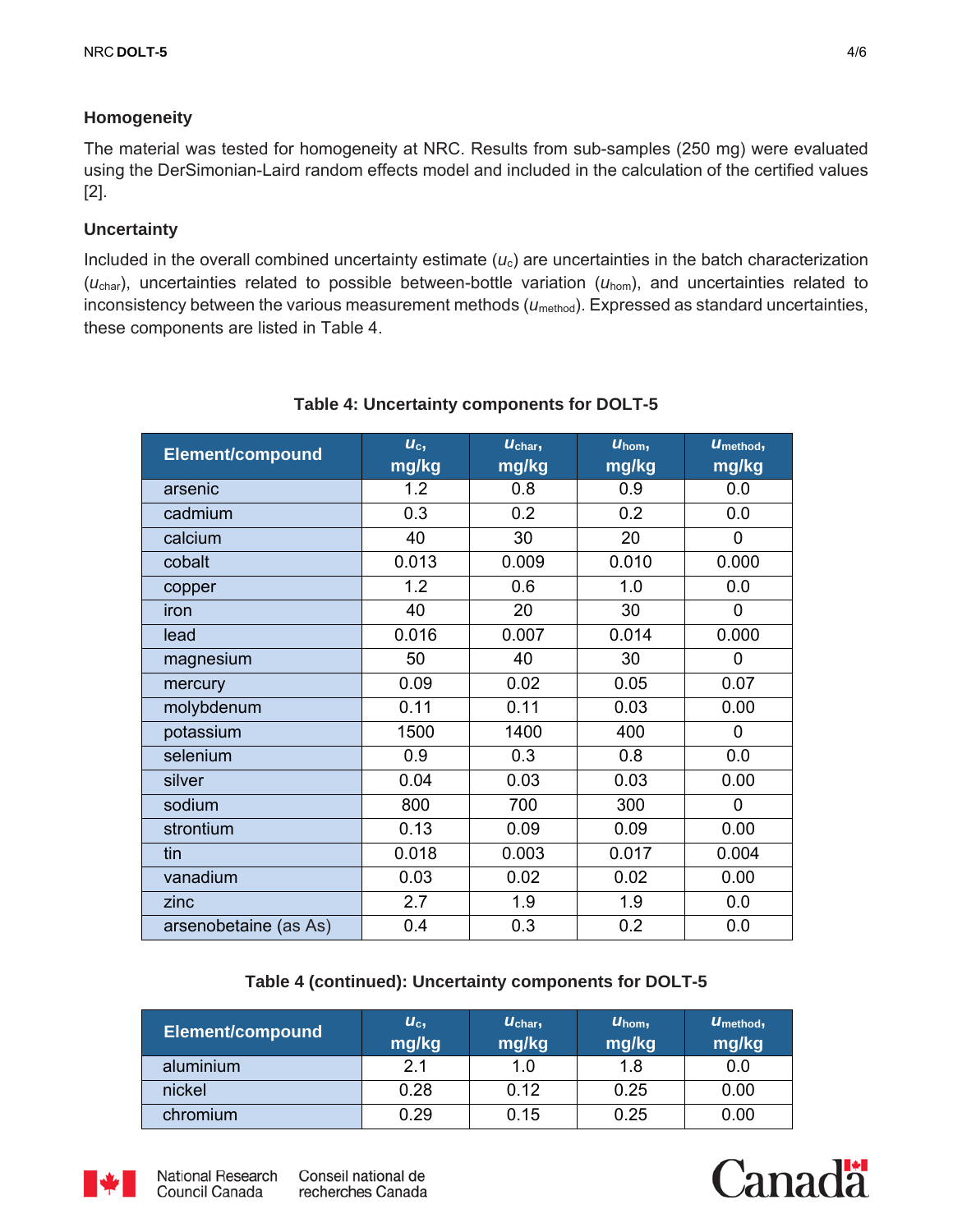| methylmercury (as Hg) | 0.029 | 0.011 | 0.009 | 0.025 |
|-----------------------|-------|-------|-------|-------|
| manganese             | 0.35  | 0.35  | 0.00  | 0.00  |

#### **Metrological traceability**

Results presented in this certificate are traceable to the SI through gravimetrically prepared standards of established purity, CRMs and international measurement intercomparisons. As such, DOLT-5 serves as suitable reference material for laboratory quality assurance programs, as outlined in ISO/IEC 17025.

#### **Quality System (ISO/IEC 17025, ISO Guide 34)**

This material was produced in compliance with the documented NRC Metrology Quality System, which conforms with the requirements of ISO/IEC 17025 and ISO Guide 34.

The MSS Quality System supporting NRC calibration and measurement capabilities, as listed in the Bureau international des poids et mesures (BIPM) key comparison database (http://kcdb.bipm.org/), has been reviewed and approved under the authority of the Inter-American Metrology System (SIM) and found to be in compliance with the expectations of the Comité international des poids et mesures (CIPM) Mutual Recognition Arrangement. The SIM certificate of approval is available upon request.

#### **Updates**

Users should ensure that the certificate they have is current. Our website at www.nrc.gc.ca/crm will contain any new information.

#### **References**

- 1. Evaluation of measurement data Guide to the expression of uncertainty in measurement JCGM 100:2008
- 2. R. DerSimonian, N. Laird (1986) Meta-analysis in clinical trials. Controlled Clinical Trials 7: 177-188

#### **Authorship**

The following staff members of the Chemical Metrology Group at National Research Council Canada contributed to the production and certification of DOLT-5: L. Yang, S. Willie, P. Grinberg, I.P. Gedara, V. Clancy, P. Maxwell, J. Meija, and Z. Mester.